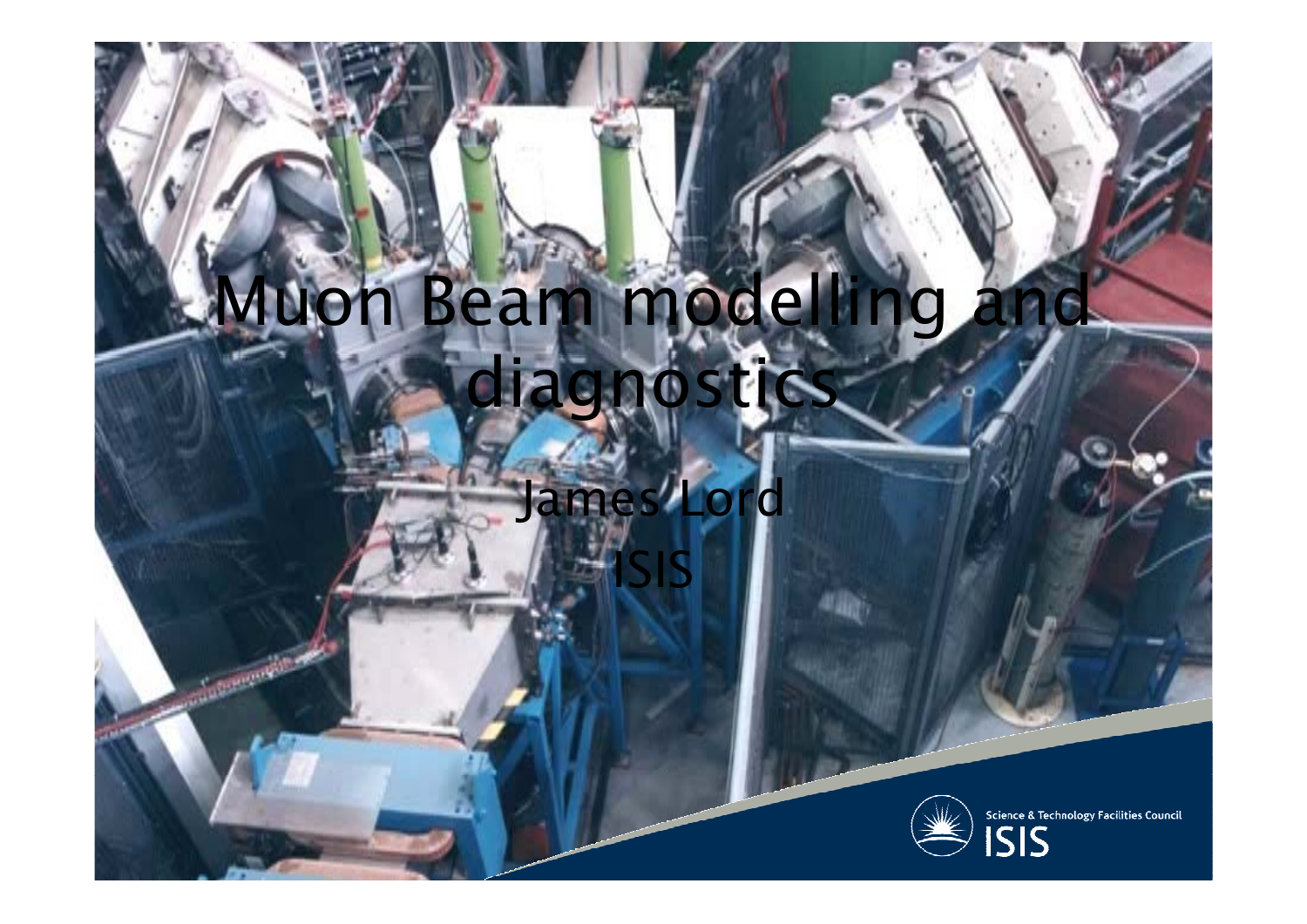# Aims

- • Beamline diagnostics and tuning – development and evaluation
- Instrument and beam simulation codes, including sample environment.
- • NeXuS instrument definition file, permitting simulation.

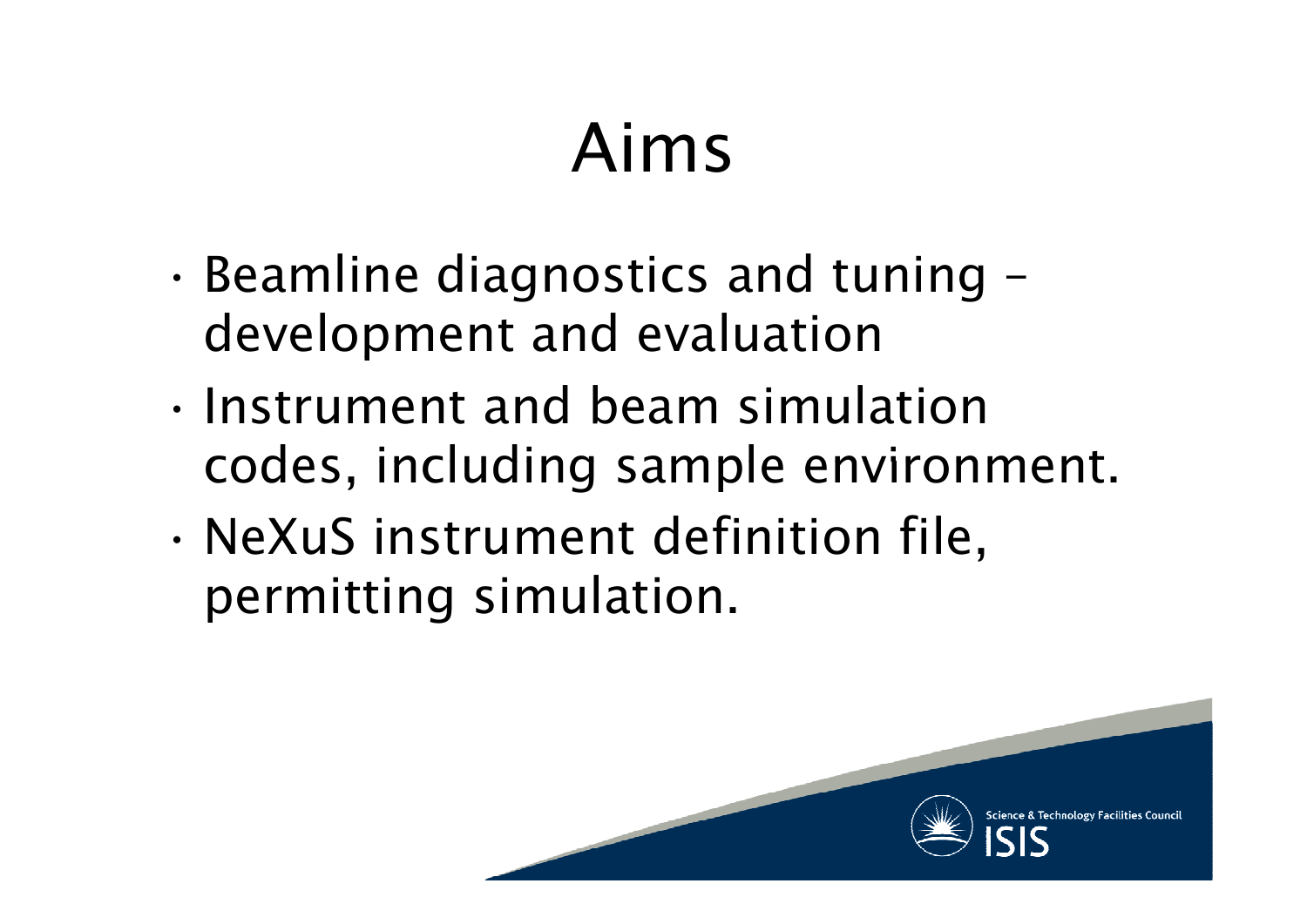# Beam diagnostics

- • Rate at sample position (also asymmetry and background)
- Rate at intermediate slits (stopped muons)
- • Timing of pulsed beam and kickers
- •. Scan slit opening or counter position to give profile
- Must distinguish muons from other particles





Science & Technology Facilities Council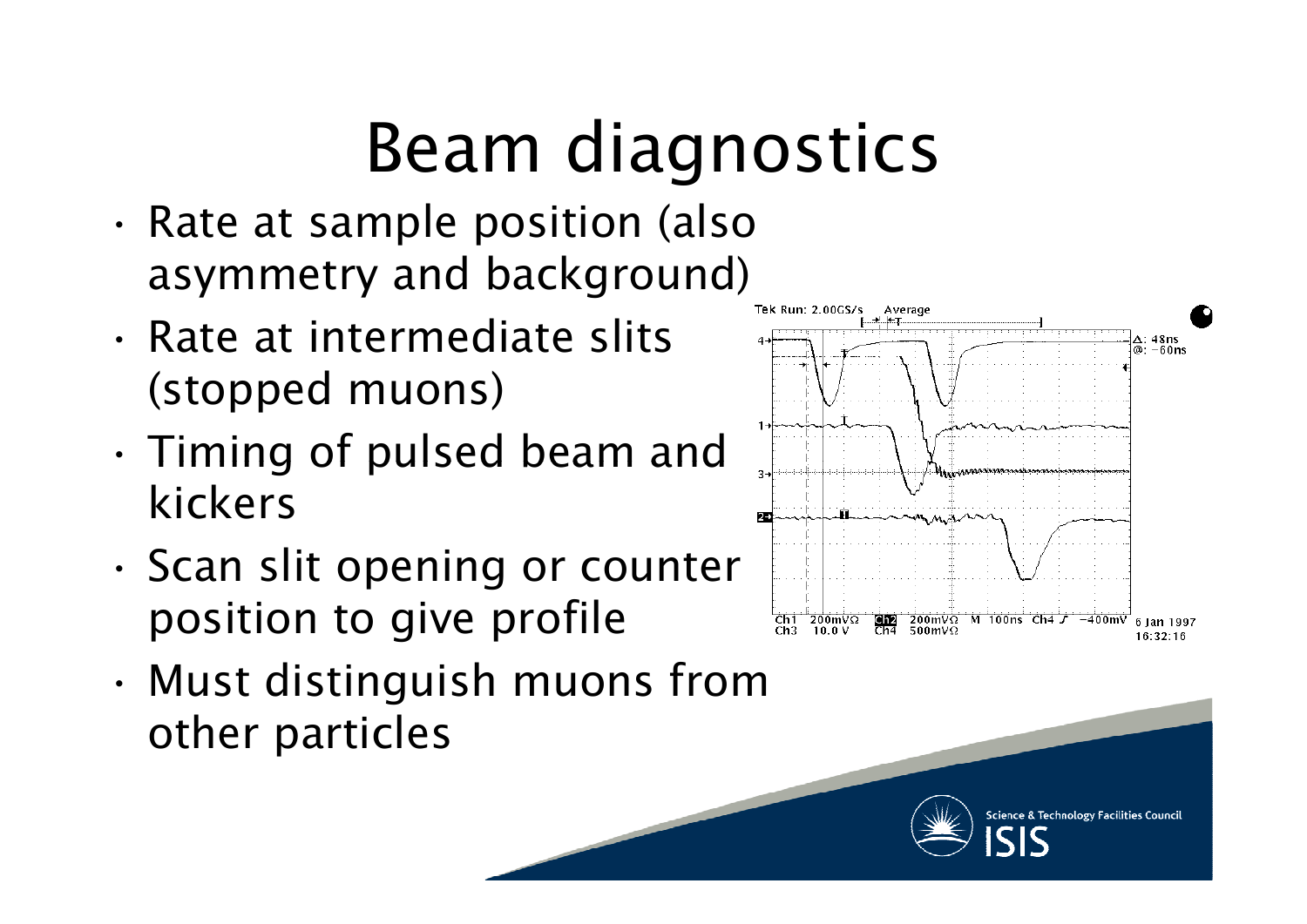# Beam profiling / imaging

•





- • Direct measurement (wire grids, transformers)
	- Protons μA-mA, muons pA
	- Scintillator grids and photomultipliers/photodiodes
- •Scintillator screen and camera
- •Direct semiconductor detectors
- Wire chambers
- • Identify particles and their momentum?
- •High field compatible



Science & Technology Facilities Council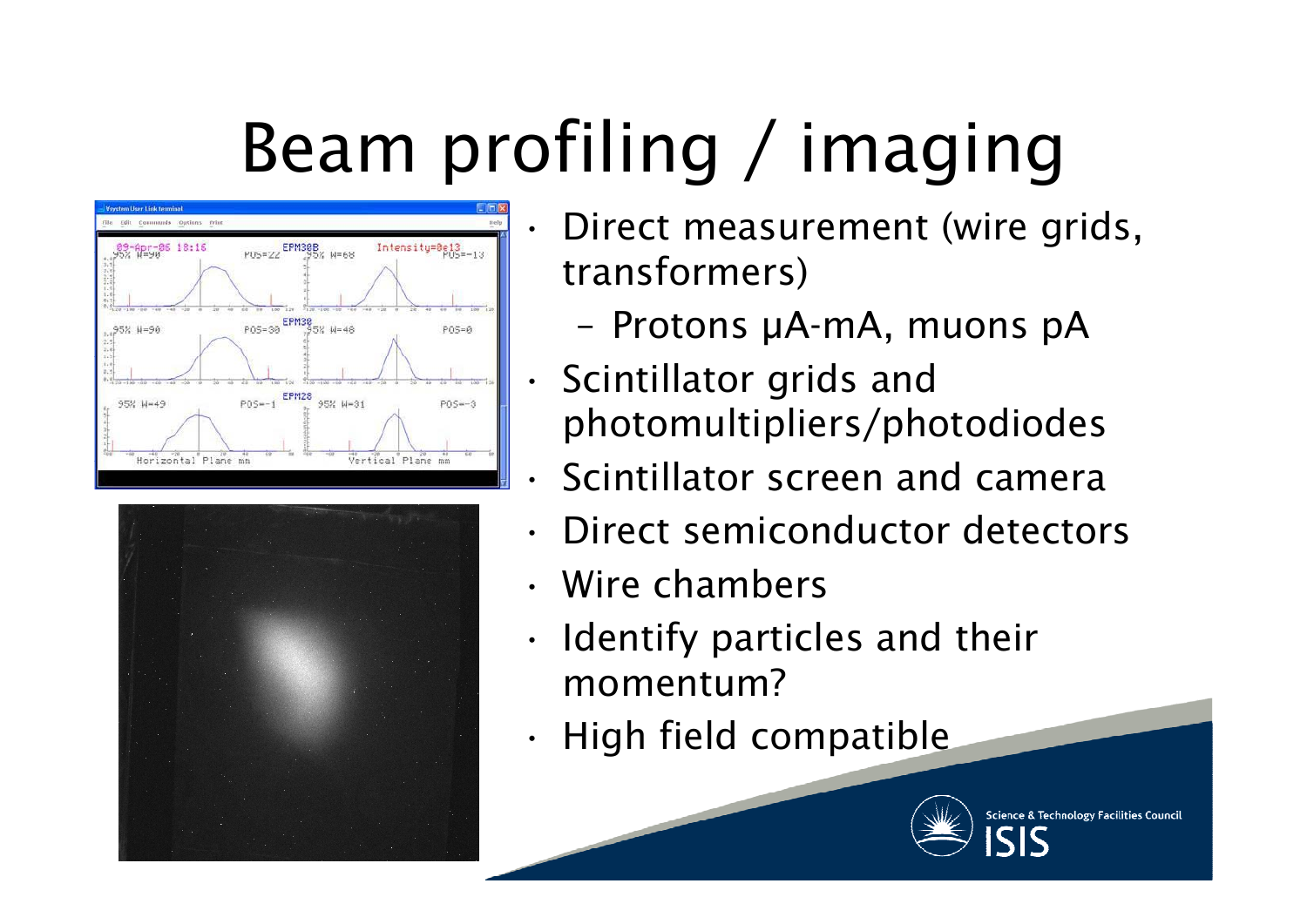## Beam tuning

- •Optimise performance
- • Rate / spot size / polarisation / momentum / <sup>14</sup> beam contamination?
- Correct for variations in  $10^{\circ}$ beam steering, stray fields
- • $\cdot$  Start of cycle, start of experiment, or continuous adjustment?
- •Automatic procedure?



Science & Technology Facilities Counci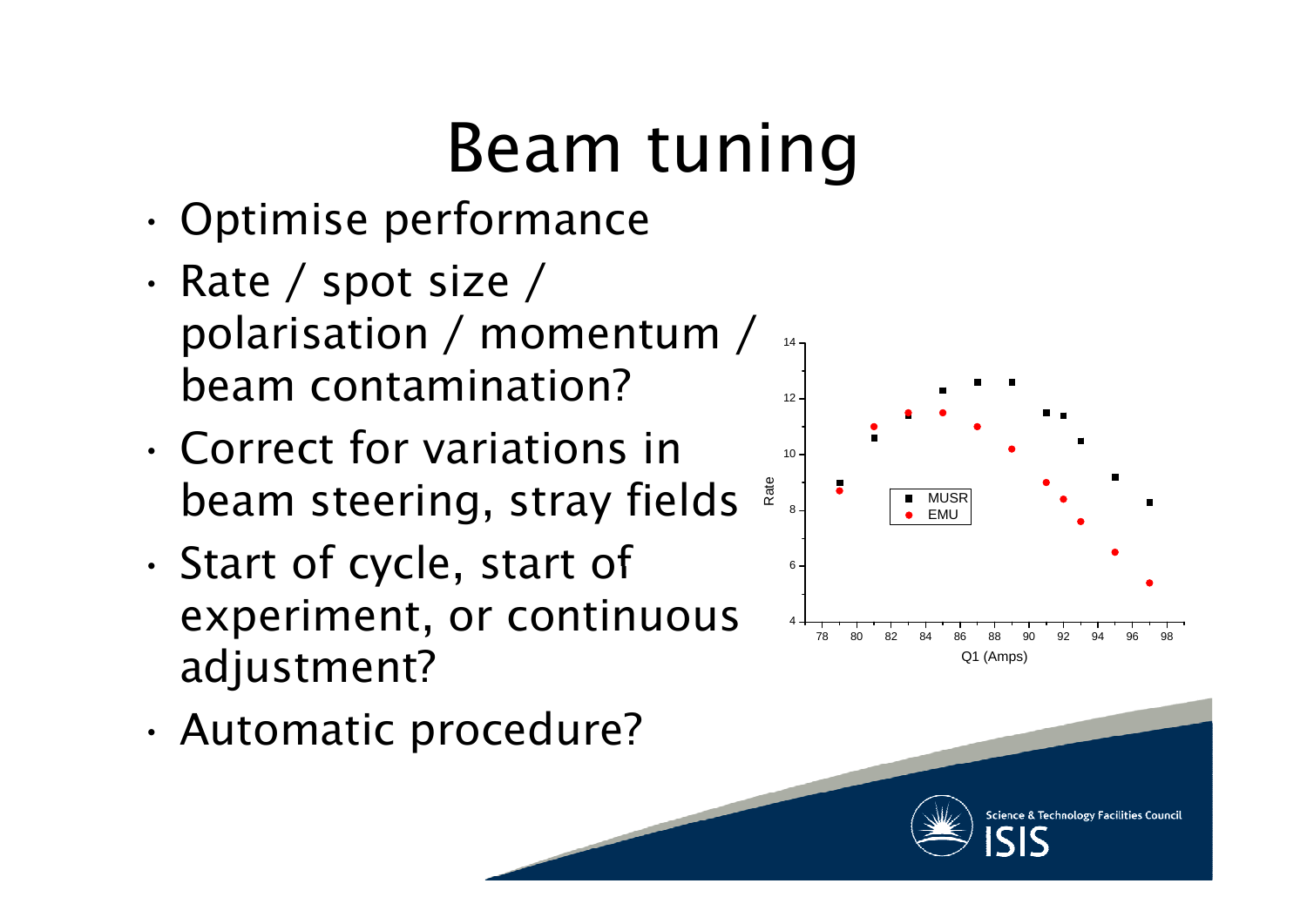#### Hardware

- • Automatic control and monitoring of beam magnet currents, separator and kicker voltages
- • $\cdot$  Remote operation of slits, profile monitors and cameras
- •Remotely adjustable degraders

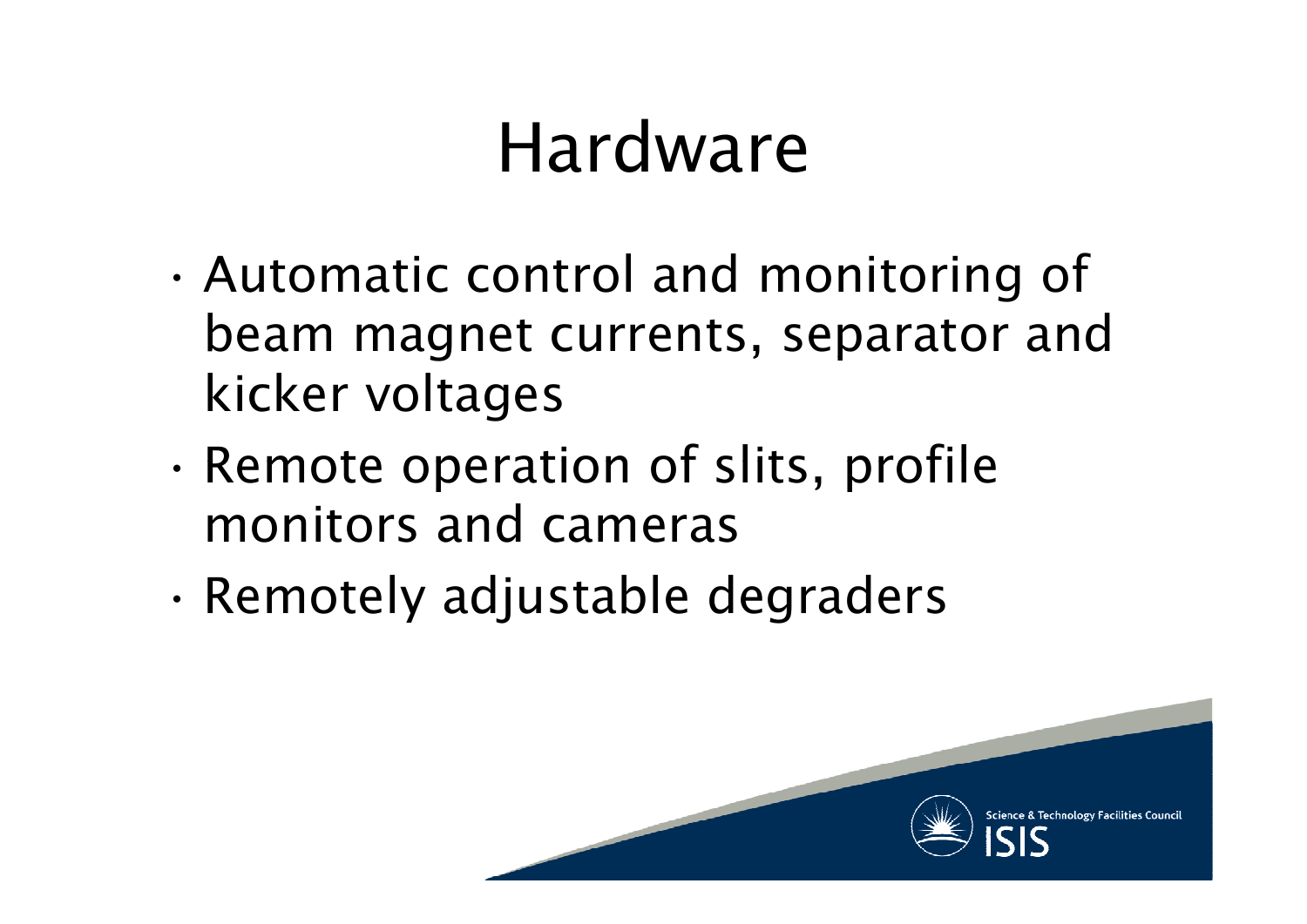# Beam modelling

- Tracking charged particles through quadrupoles/dipoles
- •Matrix methods (TRANSPORT)
- • Ray tracing
	- TURTLE (sequential)
	- GEANT4 (full 3D)
- •Model "imperfect" beam?





Science & Technology Facilities Council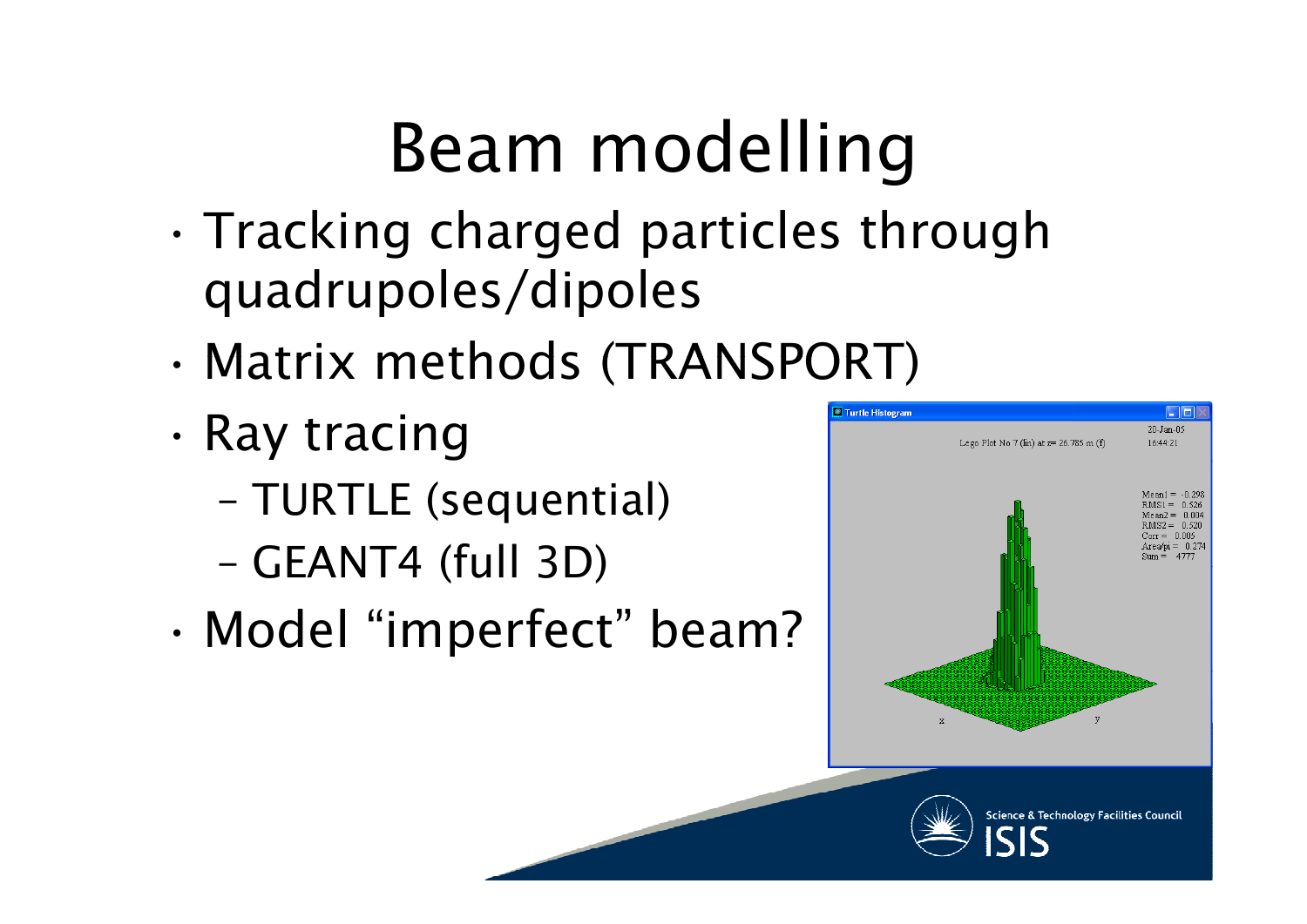## Experiment simulation

- •• Track muons into sample
	- Background fraction (sample holder, windows)
- •. Track positrons out of sample to detectors
	- Degrading effect of sample itself, holder, cryostat
	- Double count fractions
- Predict  $a_0$  and  $\alpha$  and correct for applied<br>magnetic fields
- • Can a real experiment be modelled accurately enough?
	- Empirical model